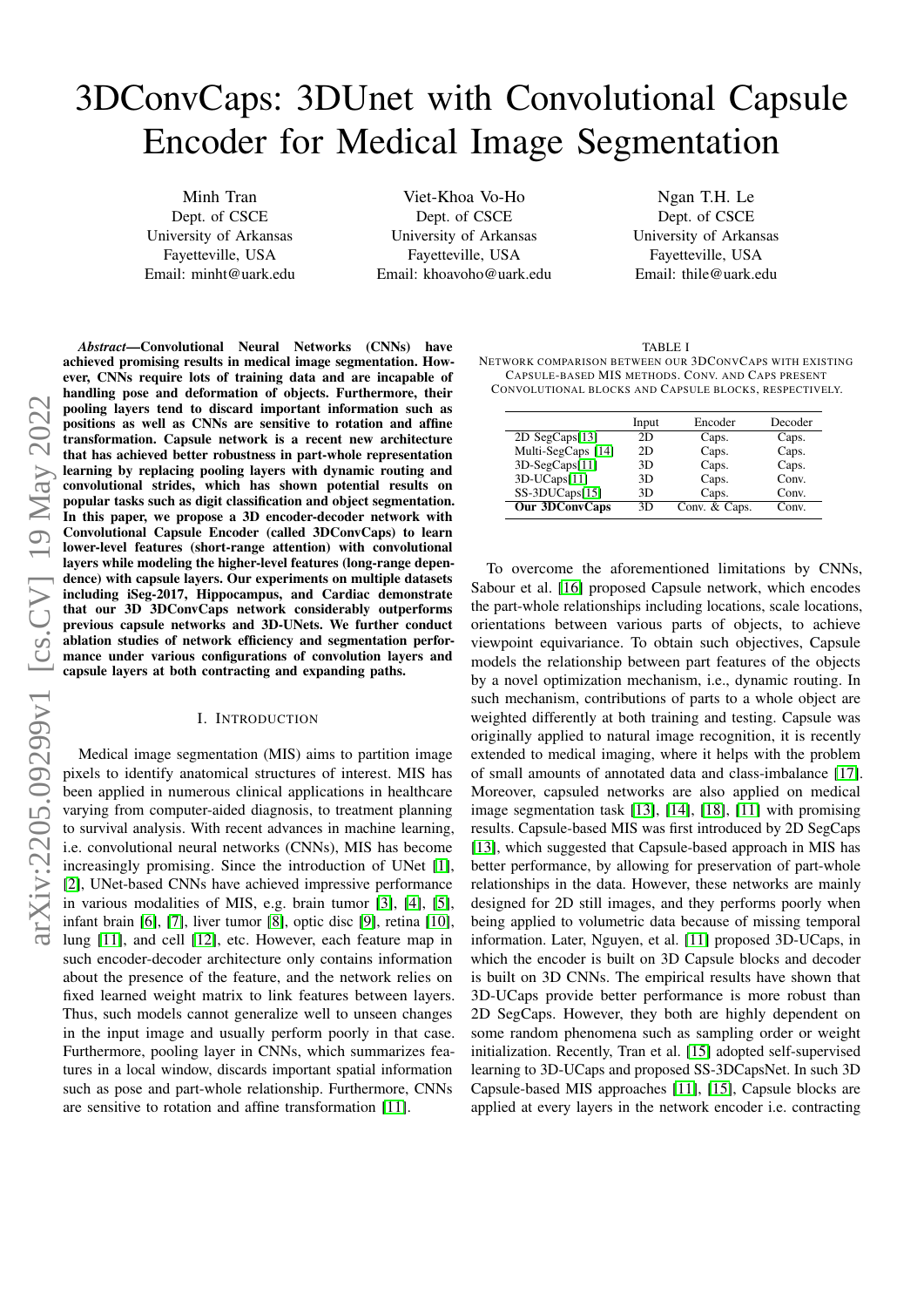path. Even Capsule-based MIS methods contain less number of parameters, their inferences are still time consuming because of optimizing procedure of dynamic routing. Furthermore, it has been proven that convolutional layers are able to model shortrange attention with local information around the receptive fields whereas capsule layers are capable of encoding the partwhole relationships, which present long-range dependence.

Based on the above progress, our motivation comes from the success of 3D-UCaps [\[11\]](#page-6-7) . It has been proved by 3D-UCaps [\[11\]](#page-6-7) that 3D-UCaps is not only a SOTA capsulebased medical image segmentation approach but also achieves competitive performance with plausible model size compared with CNN-based approaches. However, like other capsule-based approaches, inference time is a shortcoming in 3D-UCaps because of the dynamic routing procedure. Our ablation study shows that capsule blocks work effectively at high-level feature to model global relationship, whereas convolutional block is able to proficiently learn local feature. Therefore, we improve 3D-UCaps by redesigning the contracting path, which starts with convolutional blocks to capture low-level features and then capsule blocks to handle high-level features. The objectives of our proposed 3DConvCaps are two-fold: i) aims to extract better visual representation while modeling the part-whole relations; ii) reduce inference time while keep being a plausible model size. The comparison between our 3DConvCaps and the existing Capsule-based MIS methods is given in Table [I.](#page-0-0)

# II. RELATED WORK

# *A. CNN-based MIS*

CNN-based approaches with encoder-decoder architectures have shown excellent performance in MIS. Besides 2.5D methods [\[19\]](#page-6-15), [\[20\]](#page-6-16), [\[21\]](#page-6-17), in which tri-planar architectures are sometimes used to combine three-view slices for each voxel, 3D approaches [\[22\]](#page-6-18), [\[23\]](#page-6-19), [\[24\]](#page-6-20) have achieved state-ofthe-art results in various medical semantic segmentation tasks. Early methods include the standard Unet [\[1\]](#page-5-0), Vnet [\[25\]](#page-6-21), and then DeepMedic [\[26\]](#page-6-22), which improves robustness with multiscale segmentation. Following this, many subsequent works follow this encoder-decoder structure, experimenting with dense connections, skip connections, residual blocks, and other types of architectural additions to improve segmentation accuracies for particular medical imaging applications. Although encoder-decoder architectures have powerful representation learning capabilities, their performance in learning long-range dependencies and model weak boundary objects as well as imbalanced class distribution is limited [\[27\]](#page-6-23). Some efforts have used atrous convolutional layers [\[28\]](#page-6-24), [\[29\]](#page-6-25), active contour [\[10\]](#page-6-6), [\[7\]](#page-6-3), ensembled model [\[30\]](#page-6-26) to address the above problems.

### <span id="page-1-0"></span>*B. Capsule-based MIS*

Similar to CNN-based MIS, Capsule-based MIS [\[17\]](#page-6-13), [\[13\]](#page-6-9), [\[18\]](#page-6-14), [\[11\]](#page-6-7), [\[15\]](#page-6-11) are a hierarchical encoder-decoder architecture. However, Capsule-based MIS approaches build tensors by grouping multiple feature channels instead of applying a nonlinearity to the scalar outputs of filters in CNNs. In general, Capsule-based networks are formed by two layers: a first

primary layer, capturing low-level features, followed by a specialized secondary layer, predicting both the presence and pose of an object in the image. Furthermore, each layer in Capsule aims to learn a set of entities (i.e., parts or objects) and represent them in a high-dimensional form [\[16\]](#page-6-12). An important assumption in Capsule is the entity in the previous layer is a simple feature and based on an agreement in their votes, the complex feature in the next layer will be activated or not.

SegCaps [\[13\]](#page-6-9), [\[17\]](#page-6-13) are the first Capsule-based MIS methods, which are designed as a 2D encoder-decoder architecture. Such networks have made a great improvement to expand the use of CapsNet in image classification to the task of object segmentation. Especially, they demonstrate the increased generalization ability of Capsule-based MIS when dealing with the limited amount of data and class-imbalance. However, 2D SegCaps [\[13\]](#page-6-9), [\[17\]](#page-6-13) ignore temporal information, and thus, they perform poorly when being applied to volumetric data. To address such limitations, [\[11\]](#page-6-7), [\[15\]](#page-6-11) propose 3D-UCaps and SS-3DCapsNet for volumetric-wise MIS by taking the advantages of both Capsule and CNN into consideration. In 3D-UCaps [\[11\]](#page-6-7) the encoder is designed by 3D Capsule blocks whereas the decoder is designed by convolutional blocks. Like other deep learning networks, 3D-UCaps is dependent on initial weights. Recently, Tran et al., propose SS-3DCapsNet [\[15\]](#page-6-11) which is an extension of 3D-UCaps where the initial weights is learnt by a self-supervised learning mechanism. Even thought both 3D-UCaps [\[11\]](#page-6-7) and SS-3DCapsNet [\[15\]](#page-6-11) show good performance with a fewer number layers and parameters on various medical datasets, their inference is still time consumption because of dynamic routing. In this paper, we first investigate the advantage of both 3D CNN-based and Capsule-based MIS. We then propose 3DConvCaps network in which the lower-level feature is attended by 3D convolutional blocks and higher-level feature is modeled by 3D Capsules blocks. The difference between our 3DConvCaps and other existing Capsule-based MIS is shown in Table [I.](#page-0-0)

#### III. OUR PROPOSED 3DCONVCAPS

# *A. Capsule Network: Revise*

Capsule networks [\[31\]](#page-6-27) is a new network architecture concept that strengthens feature learning by retaining more information at the aggregation layer for pose reasoning and learning the part-whole relationship, which makes it a potential solution for semantic segmentation and object detection tasks. In Capsule network, a capsule aims to represent an entity: capsule norm indicates the probability that entity is present and capsule direction indicates the configuration that entity is in. Capsule network is recently made practical [\[16\]](#page-6-12) in a CNN that incorporates two layers of capsules with dynamic routing. Capsule networks are subsequently improved with better routing algorithms [\[32\]](#page-6-28), [\[33\]](#page-6-29), [\[34\]](#page-6-30). An important assumption in Capsule network is that the entities in the previous layer are simple objects whereas the entities in the next layer are complex objects. The complex objects are formed by simple objects using voting mechanism, i.e dynamic routing. Dynamic routing is then improved by an optimizer [\[35\]](#page-6-31),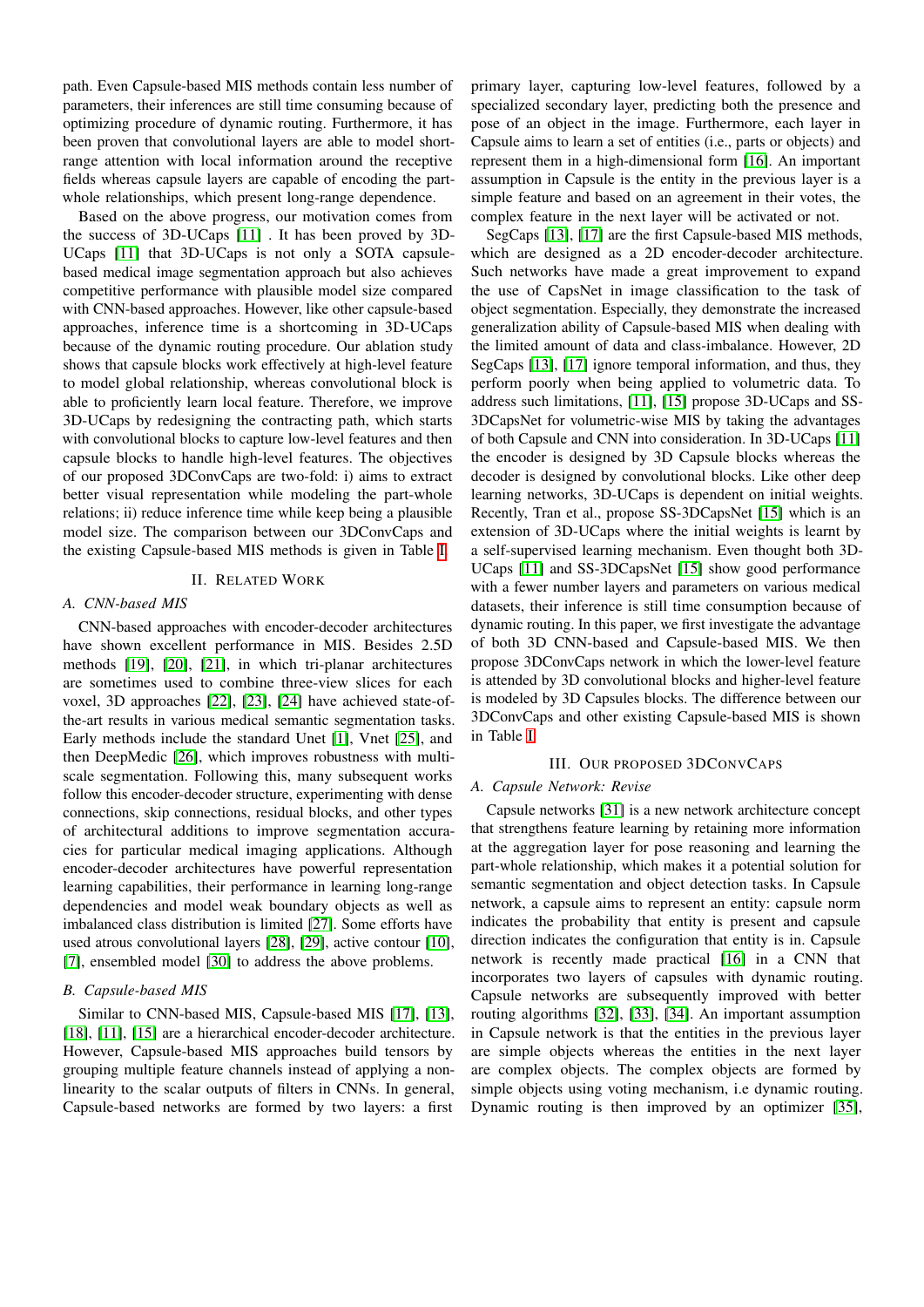

Fig. 1. Overall our proposed 3DConvCaps architecture with three components: Visual feature extraction; ConvCaps encoder (Conv Encoder and Capsule Encoder), and Conv decoder. The number on the blocks indicates the number of channels in the convolution layer and the dimension of capsules in capsule layers.

group capsule networks [\[36\]](#page-6-32), Expectation-Maximization [\[32\]](#page-6-28), Singular Value Decomposition [\[37\]](#page-6-33), Variational bayes [\[33\]](#page-6-29), Routing-by-agreement mechanism [\[38\]](#page-6-34), sharing transformation matrices between capsules [\[34\]](#page-6-30).

# *B. Network architecture*

Leveraging the intuition by SegCaps [\[13\]](#page-6-9) and 3D-UCaps [\[11\]](#page-6-7), we propose 3DConvCaps to tackle the limitation of the existing Capsule-based MIS, that is time-consuming inference procedure, even when the model size is small (as in Table [V\)](#page-5-3). Our 3DConvCaps is designed as an encoder-decoder architecture while inheriting the merits of both convolutional blocks and capsule blocks. In 3DConvCaps, the lower-level features are encoded by convolutional blocks to capture shortrange information whereas the higher-level features are encoded by capsule blocks to learn long-range dependence of part-whole relationship. Similar to 3D-UCaps, our network decoder is design with convolutional blocks. The overall 3DConvCaps network architecture contains three components i.e., (a) Visual feature extraction, (b) ConvCaps feature encoder, and (c) Conv decoder and it is illustrated as in Fig[.II-B.](#page-1-0)

(a) Visual Feature Extraction: In this component, the visual features is extracted from the original volume image size  $H \times$  $W \times D \times C$  via three dilated convolutional layers with kernel size  $5 \times 5 \times 5$  and dilate rate set to 1, 3, and 3. The number of channels is increased from 16 to 32 then 64 and the output from this component is a feature map of size  $H \times W \times D \times 64$ .

(b) ConvCaps Feature Encoder: This component takes the visual feature size  $H \times W \times D \times 64$  from the previous component as its input. The component extracts from lower-level features to higher-level features. Due to the fact the lower level features capture short-range information, convolutional blocks are used. The convolutional layers are defined with the number of channels increased from 64 to 128 and kernel size  $3 \times 3 \times 3$ . The downsampling is conducted by convolutional layers with the same kernels of  $3 \times 3 \times 3$  and strike of 2. The higher-level features capture long-range information, thus, 3D Capsules blocks are used. The number of capsule types in the encoder path of our network is set to  $(8, 8)$ . To supervisedly learn the model by a margin loss [\[16\]](#page-6-12), the number of capsule types in the last capsule layer is equal to the number of categories in the segmentation. In our model, the last capsule layer has the shape of  $H/8 \times W/8 \times D/8 \times C \times A$ , where C is the number of capsule types and  $A$  is the dimension of each capsule.

Unlike SegCaps [\[13\]](#page-6-9), 3D-UCap[\[11\]](#page-6-7), SS-3DCaps [\[15\]](#page-6-11), where capsule layers are utilized at every layer in the contracting path, our 3D ConvCaps adopts convolutional layers at lower level features and capsule layers at higher-level features.

(c) Conv Decoder: It has been proved by 3D-UCaps [\[11\]](#page-6-7) that using capsules in the expanding path has negligible effects compared to the traditional design while incurring high computational cost due to routing between capsule layers. Thus, there are only convolutional layers used in the expanding path in our network. This component takes ConvCaps feature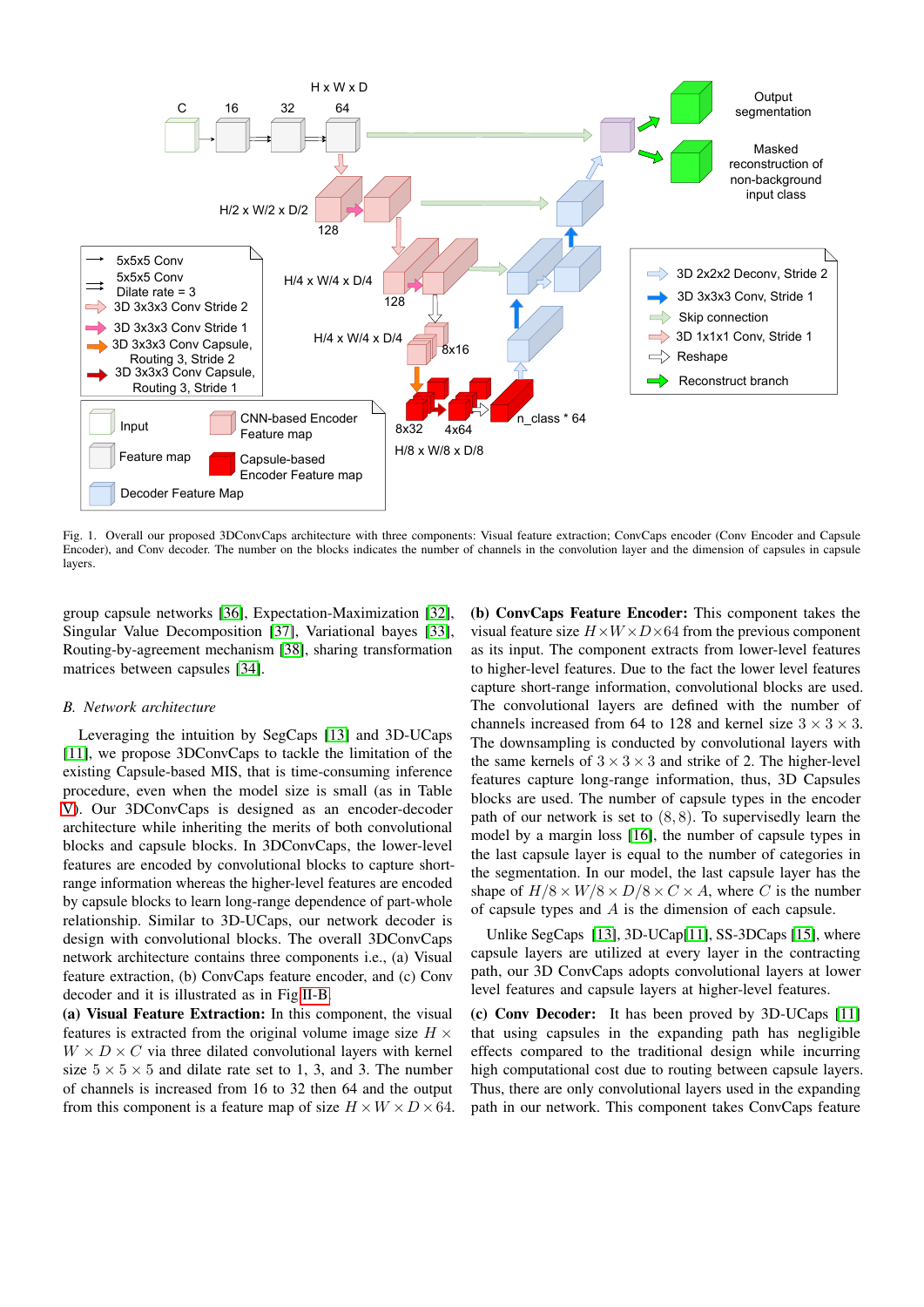from the previous component into consideration and generates the segmentation mask. We first reshape the features to  $H \times W \times D \times (C \star A)$ . We then pass them through the up-sampling layer, the skip connection and the convolutional layer.

The whole network architecture is described in Fig [II-B.](#page-1-0)

# *C. Loss function*

Our 3D ConvCaps network is supervised learnt by three loss functions as follows:

• Margin loss: The loss is applied at the last layer in contracting path with downsampled ground truth segmentation. The margin loss is adopted from [\[16\]](#page-6-12) and it is defined between the predicted label  $y$  and the ground truth label  $y^*$  as follows:

$$
\mathcal{L}_{margin} = y^* \times (\max(0, 0.9 - y))^2 +
$$
  
0.5 × (1 - y^\*) × (max(0, y - 0.1))^2. (1)

- Weighted cross entropy: The loss  $\mathcal{L}_{CE}$  is applied at the last layer in expanding path to optimize the entire network.
- Reconstruction: The loss  $\mathcal{L}_{reconstruction}$  plays the role of network regularization and it is defined as the same as previous works [\[13\]](#page-6-9). We use masked mean-squared error for this reconstruction loss.

The total loss is the weighted sum of the three losses.

$$
\mathcal{L}_{downstream} = \mathcal{L}_{margin} + \mathcal{L}_{CE} + \mathcal{L}_{reconstruction}.
$$
 (2)

# IV. EXPERIMENTAL RESULTS

#### *A. Dataset*

Infant brains The iSeg17 dataset [\[49\]](#page-6-35) consists of 10 subjects with ground-truth labels for training and 13 subjects without ground-truth labels for testing. Each subject includes T1 and T2 images with size of  $144 \times 192 \times 256$ , and image resolution of  $1 \times 1 \times 1$  mm<sup>3</sup>. In iSeg, there are three classes: white matter (WM), gray matter (GM), and cerebrospinal fluid (CSF).

Heart:. The Cardiac [\[50\]](#page-6-36) is a mono-modal MRI dataset that contains 20 training images and 10 testing images.

Brain: The Hippocampus [\[50\]](#page-6-36) is a larger-scale mono-modal MRI dataset. It consists of 260 training and 130 testing samples.

#### *B. Metrics:*

For quantitative assessment of the segmentation, the proposed model is evaluated on different metrics, e.g. Dice score (DSC), and average surface distance (ASD).

The DSC measure is defined as:

$$
DSC = \frac{2|T \cap P|}{|T| + |P|}.
$$
\n(3)

where  $T$  and  $P$  are corresponding to groundtruth and predicted segmentation result. A higher value of DSC means better segmentation accuracy.

The ASD is utilized to measure the segmentation boundary distance and defined as:

$$
ASD(T, P) = \frac{1}{2} \left[ \frac{\sum_{V_i \in S_P} min_{V_j \in S_T} d(V_i, V_j)}{\sum_{V_i \in S_P} 1} + \frac{\sum_{V_j \in S_T} min_{V_i \in S_G} d(V_i, V_j)}{\sum_{V_j \in S_T} 1} \right].
$$
\n(4)

where  $S_T$  and  $S_P$  are the surface of the ground truth and predicted segmentation result.  $d(V_i, V_j)$  is the Euclidean distance from a vertex  $V_i$  and  $V_j$ . A smaller ASD is the better the result.

#### *C. Experiment Setup*

We perform our experiments and comparisons on iSeg-2017 [\[49\]](#page-6-35), Cardiac and Hippocampus [\[50\]](#page-6-36). Regarding iSeg-2017, we train the model on 10 annotated subjects and test on 13 unlabeled subjects (Subject #11 - Subject #23). Meanwhile, experiments on Cardiac and Hippocampus are conducted with 4-folds cross validation.

# *D. Implementation details*

Based on 3D-UCaps [\[11\]](#page-6-7) implementation, we implemented our methods with MONAI [\[51\]](#page-6-37) for data management and Pytorch-lightning [\[52\]](#page-6-38) for deep learning pipeline. The input volumes are normalized to [0, 1]. We used patch size set as  $32 \times 32 \times 32$  for iSeg and Hippocampus whereas patch size set as  $64 \times 64 \times 64$  on Cardiac. We set up our hyperparameters as suggested in [\[13\]](#page-6-9), where weight decay value for L2 regularization is 0.000002 and the learning rate is 0.0001. The learning rate is decayed by the ratio of 0.1 after 50,000 iterations without improvement on Dice score. Early stopping is set for 25,000 iterations. The experiments are conducted using an Intel(R) Core(TM) i9-9920X CPU 3.50GHz and GeForce RTX 2080 Ti.

#### *E. Performance and Comparison*

In this section, we compare our 3DConvCaps with both SOTA 3D CNNs-based MIS approaches and other existing Capsule-based MIS on three datasets.

The quantitative comparison between our proposed 3DConvCaps with SOTA segmentation approaches on iSeg dataset [\[49\]](#page-6-35) is given in Table [II.](#page-4-0) Compared to both 3D CNNs-based MIS, Capsule-based MIS, our 3DConvCaps outperforms with a large margin on both DSC and ASD metrics compared to the second-best performance. For example, average DSC gains 1.01% and average ASD reduces 0.03mm compared with the second-best [\[47\]](#page-6-39) which is 3D CNNs-based approach. Compared to other Capsule-based approaches, our 3DConvCaps obtains the best score with a considerable gaps on both metrics i.e. average DSC gains 2.58% and average ASD reduces 0.11mm compared to the second-best 3D-UCaps[\[11\]](#page-6-7). Performance on DSC and ASD of the individual subject is provided in Fig. [III-B.](#page-5-3)

The qualitative evaluation of 3DConvCaps on iSeg is shown in Fig. [III-B](#page-4-1) on validation subject, i.e subject #9.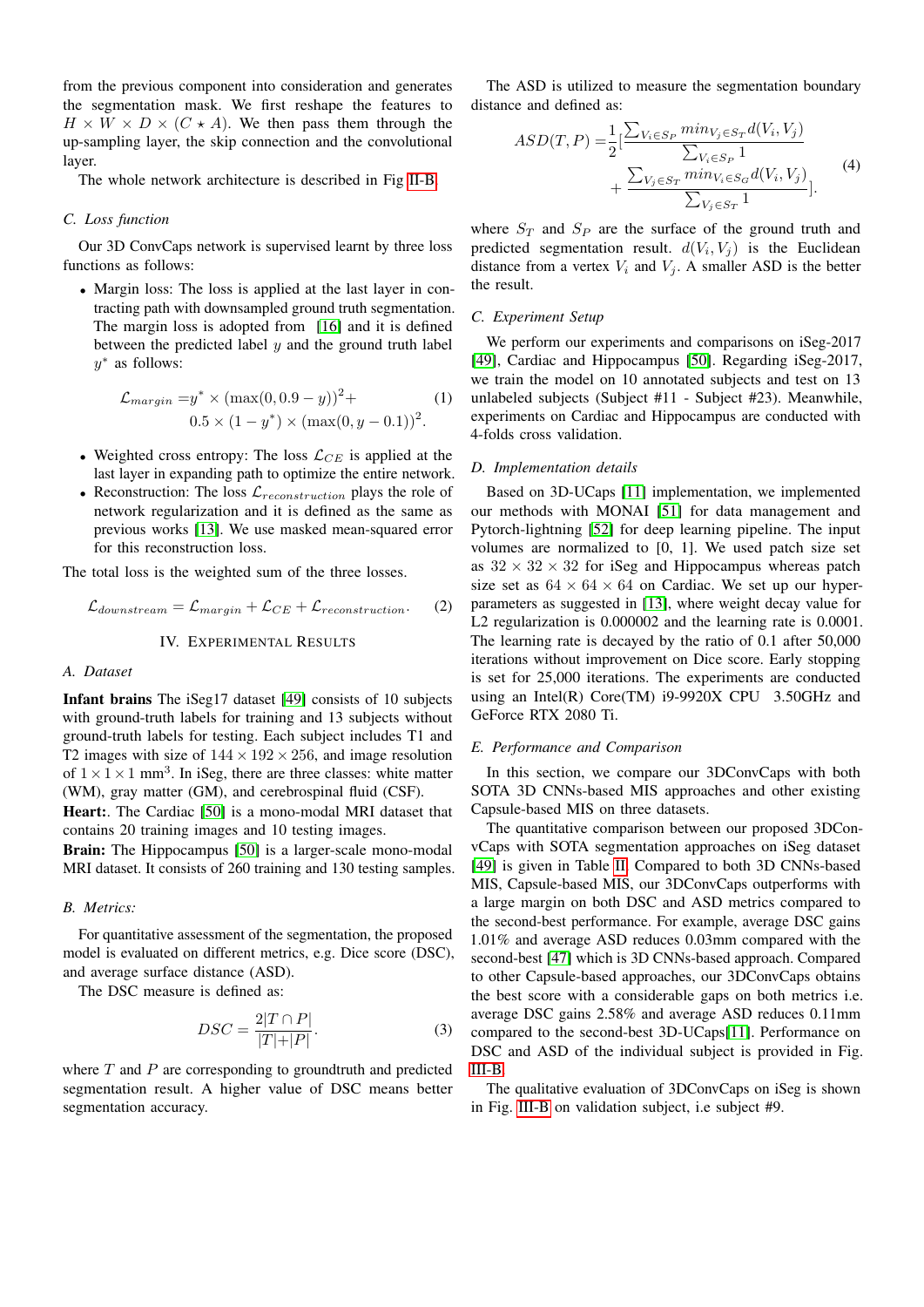#### TABLE II

<span id="page-4-0"></span>PERFORMANCE COMPARISON ON ISEG-2017 DATASET. TRAIN ON 10 SUBJECTS AND TEST ON 13 SUBJECTS. THE BEST IS SHOWN IN BOLD AND THE SECOND BEST IS SHOWN IN UNDERLINE.

|             | Year<br>Method                    |              |                | DSC ↑          |                |                |      |           | ASD $(mm)$ |         |  |  |
|-------------|-----------------------------------|--------------|----------------|----------------|----------------|----------------|------|-----------|------------|---------|--|--|
|             |                                   |              | WM             | <b>GM</b>      | CSF            | Average        | WM   | <b>GM</b> | CSF        | Average |  |  |
| SIM         | HyberDense [39]                   | 2018         | 90.1           | 92.0           | 95.6           | 92.57          | 0.38 | 0.32      | 0.12       | 0.27    |  |  |
|             | FC-DenseNet [40]                  | 2019         | 90.7           | 92.6           | 96.0           | 93.1           | 0.36 | 0.31      | 0.11       | 0.26    |  |  |
|             | D-SkipDenseSeg [41]               | 2019         | 90.3           | 92.2           | 95.7           | 92.73          | 0.38 | 0.32      | 0.12       | 0.27    |  |  |
| CNNs-based  | H-DenseNet [42]                   | 2019         | 90.0           | 92.0           | 96.0           | 92.67          | 0.36 | 0.31      | 0.11       | 0.26    |  |  |
|             | FC-Semi-DenseNet1 [43]            | 2020         | 90.0           | 92.0           | 96.0           | 92.67          | 0.38 | 0.35      | 0.14       | 0.29    |  |  |
|             | FC-Semi-DenseNet2 [43]            | 2020         | 90.0           | 92.0           | 96.0           | 92.67          | 0.41 | 0.34      | 0.12       | 0.29    |  |  |
| 3D          | $V-3D-UNet [44]$                  | 2020         | 91.00          | 92.00          | 96.00          | 93.00          | 0.37 | 0.31      | 0.13       | 0.27    |  |  |
|             | Non-local U-Net [45]              | 2020         | 91.03          | 92.45          | 95.30          | 92.29          | 0.40 | 0.37      | 0.14       | 0.30    |  |  |
|             | HyperFusionNet [46]<br>APRNet[47] | 2021<br>2021 | 90.20<br>91.10 | 87.80<br>92.40 | 93.60<br>95.50 | 90.53<br>93.00 | 0.35 | 0.32      | 0.12       | 0.26    |  |  |
| <b>NIIS</b> | 2D SegCaps [13]                   | 2018         | 70.11          | 72.66          | 86.31          | 76.36          | 0.68 | 0.63      | 0.33       | 0.55    |  |  |
|             | 3D-SegCaps [11]                   | 2021         | 71.01          | 73.60          | 90.68          | 78.43          | 0.52 | 0.49      | 0.23       | 0.31    |  |  |
| Capsule     | 3D-UCaps [11]                     | 2021         | 89.08          | 90.67          | 94.54          | 91.43          | 0.47 | 0.39      | 0.14       | 0.33    |  |  |
| based       | <b>Our 3DConvCaps</b>             |              | 92.35          | 93.60          | 96.09          | 94.01          | 0.31 | 0.28      | 0.11       | 0.23    |  |  |



Fig. 2. Performance of the proposed 3DConvCaps on the testing set with 13 subjects of iSeg-2017 datasets. Left: DSC score. Right: ASD metric.

<span id="page-4-2"></span>TABLE III DICE SCORE COMPARISON ON CARDIAC WITH 4-FOLD CROSS VALIDATION.

|                            | Methods                 | Year | DSC ↑ |
|----------------------------|-------------------------|------|-------|
|                            | 3D UNet[2]              | 2016 | 84.30 |
| NMS<br>LMIS                | 3D Vnet[25]             | 2018 | 84.20 |
| ಕ                          | 3D DR-UNet [48]         | 2018 | 87.40 |
| æ<br>$\tilde{\phantom{a}}$ | <b>HSSL [24]</b>        | 2021 | 87.65 |
|                            | SegCaps $(2D)$ [13]     | 2018 | 66.96 |
| XIIX                       | Multi-SegCaps (2D) [14] | 2020 | 66.96 |
|                            | 3D-UCaps [11]           | 2021 | 90.82 |
| Capsule<br>pased MI        | Our 3DConvCaps          |      | 90.94 |

<span id="page-4-3"></span>TABLE IV DICE SCORE COMPARISON ON HIPPOCAMPUS WITH 4-FOLD.

| Method                                                            | Anterior/Posterior                        |                                           |                                           |  |  |  |  |
|-------------------------------------------------------------------|-------------------------------------------|-------------------------------------------|-------------------------------------------|--|--|--|--|
|                                                                   | Recall <sub>1</sub>                       | Precision <sup>+</sup>                    | $DSC \uparrow$                            |  |  |  |  |
| Multi-SegCaps (2D) [14]<br>$EM-SegCaps(2D)$ [14]<br>3D-UCaps [11] | 80.76/84.46<br>17.51/19.00<br>94.88/93.59 | 65.65/60.49<br>20.01/34.55<br>77.48/74.03 | 72,42/70.49<br>18.67/24.52<br>85.07/82.49 |  |  |  |  |
| <b>Our 3DConvCaps</b>                                             | 88.66/85.36                               | 87.9/87.94                                | 88.06/86.47                               |  |  |  |  |

On Cardiac dataset, Dice score performance comparison is reported in Table [III,](#page-4-2) which shows that our method does not

<span id="page-4-1"></span>only outperforms other Capsule-based MIS approaches but also 3D CNNs-based MIS ones with a large margin.

On Hippocampus dataset, we report both Dice score, Precision and Recall metrics on both Anterior and Posterior as shown in Table [IV.](#page-4-3) While our 3DConvCaps obtains the secondbest on Recall, it gains the best performance on Precision and Dice score with a big difference. With higher precision, it means that our approach returns more relevant results than irrelevant ones. For example, average DSC gains 3.73% and average Precision increases 12.2% compared to the second-best  $[11]$ .

We further examine the balance between performance and network efficiency i.e. time inference and model size of our 3DConvCaps compared to other CNN-based and Capsulebased MIS approaches as shown in Table [V.](#page-5-3) In this table, we implement 3DUNet by replacing all capsule layers in our 3DConvCaps with convolutional layers as a baseline. This baseline also shares the same number of layers and blocks as other capsule-based networks in Table [V.](#page-5-3) As shown in Table [V,](#page-5-3) 3D-UCaps [\[11\]](#page-6-7), a SOTA 3D Capsule-based approach in medical image segmentation, obtains competitive results with 3D-UNet (baseline) with less model size. However, time inference consumption is a big challenge in 3D-UCaps [\[11\]](#page-6-7)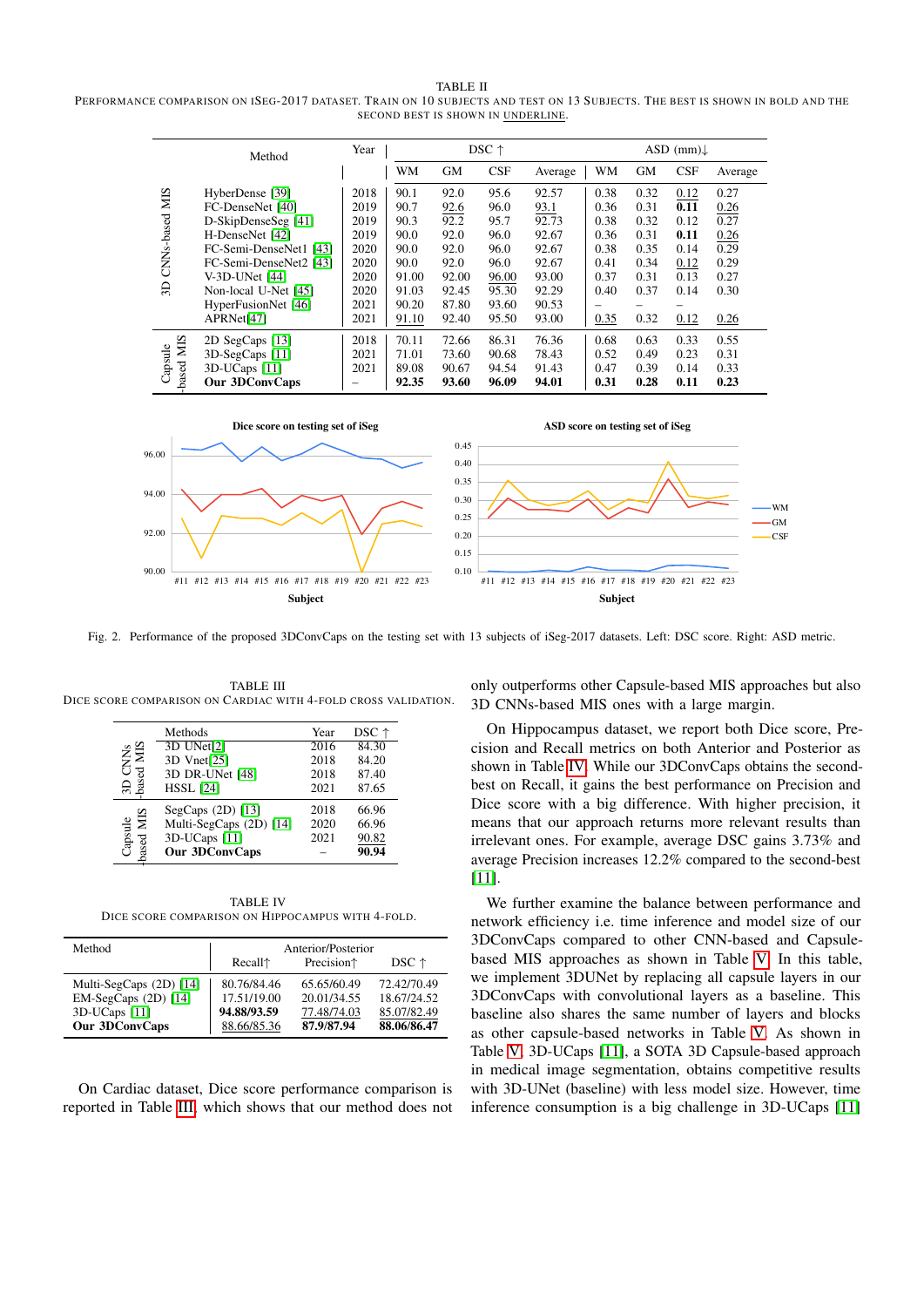| <b>TABLE V</b>                                                        |  |  |  |  |  |  |  |  |  |
|-----------------------------------------------------------------------|--|--|--|--|--|--|--|--|--|
| PERFORMANCE AND NETWORK EFFICIENCY COMPARISON ON TESTING SET OF ISEG. |  |  |  |  |  |  |  |  |  |

<span id="page-5-3"></span>

| Method                | Encoder |      | Decoder      |       | Performance |       |       |              | Network Efficiency |                 |            |
|-----------------------|---------|------|--------------|-------|-------------|-------|-------|--------------|--------------------|-----------------|------------|
|                       | Conv.   | Cap. | $Con + Cap.$ | Conv. | Cap.        | WМ    | GМ    | $_{\rm CSF}$ | Aver.              | Time Inf. $(s)$ | Model size |
| 3D-UNet [2]           |         |      |              |       |             | 89.68 | 90.77 | 92.97        | 91.14              | 26              | 5.8M       |
| 3D-SegCaps [11]       |         |      |              |       |             | 71.01 | 73.60 | 90.68        | 78.43              | 155             | 7.0M       |
| 3D-UCaps [11]         |         |      |              |       |             | 89.08 | 90.67 | 94.54        | 91.43              | 150             | 3.4M       |
| <b>Our 3DConvCaps</b> |         |      |              |       |             | 92.35 | 93.60 | 96.09        | 94.01              | 48              | 4.0M       |



Fig. 3. Visualization of validation subject i.e. subject #9. (a) and (b) are T1- and T2-weighted brain MRI scans of subject #9 in different views. (c): predicted segmentation results by our 3D ConvCaps; (d) Enlarged view of some random regions between (c) and (e). Blue boxes indicate some spots produced correctly by 3D ConvCaps. Some regions where 3D ConvCaps yielded incorrect segmentations are outlined in red ; (e): ground truth. Top-down: visualize in different planes: axial, coronal, and sagittal.

because of dynamic routing. Compared to 3D-UNet (baseline), our 3DConvCap yields a substantial margin on performance while keeping model size smaller and time inference plausible. In comparison with the SOTA 3D Capsule-based approach, 3D-UCaps [\[11\]](#page-6-7), our network not only outperforms on all three classes of WM, GM, CSF but also requires less time inference with competitive model size.

# V. CONCLUSION

In this paper, we have proposed an efficient network architecture that inherits the merits of both capsule layers to model the part-whole relationship at higher-level features and convolutional layers to learn short-range information at lower-level features. Compared to other SOTA Capsule-based and 3D CNNs-based MIS approaches, our 3DConvCaps is

more effective and robust in terms of both performance and network efficiency.

Future work includes analyzing the robustness on various transformations (e.g rotation) invariance and motion artifact. We also further explore other recent techniques such as selfsupervised learning and supervised contrastive learning for better feature learning and representation.

#### **REFERENCES**

- <span id="page-5-0"></span>[1] O. Ronneberger, P. Fischer, and T. Brox, "U-net: Convolutional networks for biomedical image segmentation," in *MICCAI*, 2015, pp. 234–241.
- <span id="page-5-1"></span>[2] Ö. Çiçek, A. Abdulkadir, S. S. Lienkamp, T. Brox, and O. Ronneberger, "3d u-net: learning dense volumetric segmentation from sparse annotation," in *MICCAI*. Springer, 2016, pp. 424–432.
- <span id="page-5-2"></span>[3] L. Ngan, R. Gummadi, and M. Savvides, "Deep recurrent level set for segmenting brain tumors," *MICCAI*, pp. 646–653, 2018.